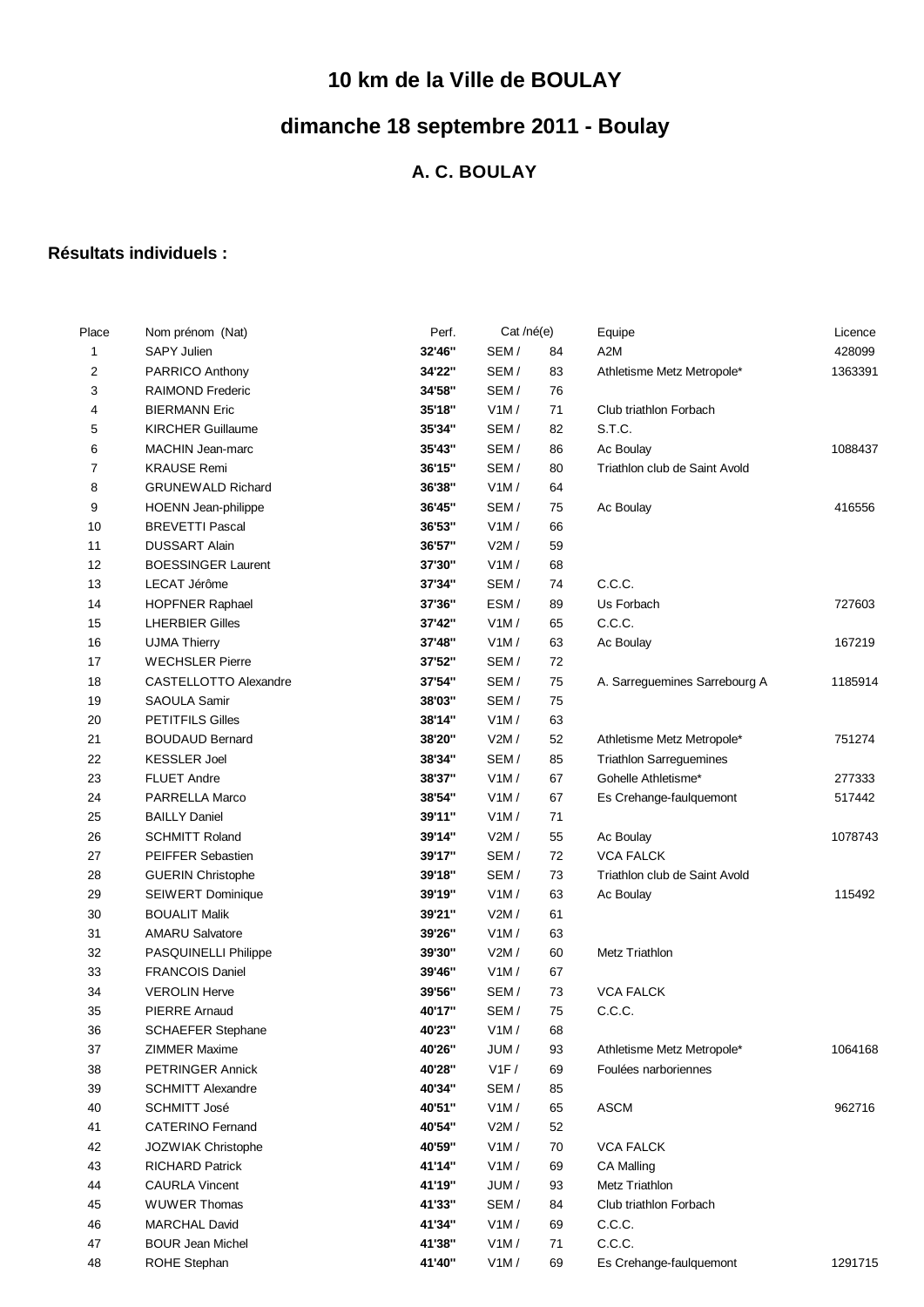| 49  | <b>GUFFANTI Didier</b>       | 41'43" | V1M/ | 68 | <b>Triathlon club Falck</b>    |         |
|-----|------------------------------|--------|------|----|--------------------------------|---------|
| 50  | ROCQ Jean Claude             | 41'44" | V2M/ | 61 | C.C.C.                         |         |
| 51  | <b>STEFANCIC Michel</b>      | 41'53" | V1M/ | 66 | C.C.C.                         |         |
| 52  | <b>CAURLA Didier</b>         | 42'20" | V1M/ | 63 | Metz Triathlon                 |         |
| 53  | RICCO Angelique              | 42'22" | SEF/ | 73 | ge-faulquemont                 | 614053  |
| 54  | <b>CAPRIO Antoine</b>        | 42'23" | V2M/ | 61 |                                |         |
| 55  | MARQUETTE Sebastien          | 42'29" | SEM/ | 77 | Athletisme Metz Metropole*     | 1314631 |
| 56  | <b>BIEHLER Marc</b>          | 42'32" | SEM/ | 72 | <b>Triathlon club Falck</b>    |         |
| 57  | <b>TRAGUS Damien</b>         | 42'35" | CAM/ | 95 | Es Crehange-faulquemont        | 1180720 |
| 58  | <b>MULLER Sebastien</b>      | 42'41" | SEM/ | 73 |                                |         |
| 59  | <b>VEILLER Eric</b>          | 42'42" | V1M/ | 64 | C.C.C.                         |         |
| 60  | <b>THOMMES Patrick (Mac)</b> | 42'46" | V1M/ | 68 |                                |         |
| 61  | LICCO Damien                 | 42'48" | SEM/ | 82 |                                |         |
| 62  | <b>MARCHAL Adeline</b>       | 42'53" | SEF/ | 86 | Athletisme Metz Metropole*     | 1364915 |
| 63  | <b>BLOQUET Freddy</b>        | 42'54" | SEM/ | 73 |                                |         |
| 64  | <b>SIMON Arnaud</b>          | 42'55" | SEM/ | 73 |                                |         |
| 65  | <b>ERMAN Pierre</b>          | 42'57" | V1M/ | 70 | Ac Boulay                      |         |
| 66  | <b>CHARDET Marie</b>         | 42'59" | V1F/ | 63 | Mag presse                     |         |
| 67  | <b>GROUTSCH Philippe</b>     | 43'03" | V1M/ | 65 |                                |         |
|     | ONUKIEWICZ Josephine         | 43'14" | V1F/ | 69 |                                | 785499  |
| 68  | <b>ONUKIEWICZ Nicolas</b>    | 43'15" | V1M/ | 71 | Athletisme Metz Metropole*     | 785506  |
| 69  | <b>ZIMMER Patrick</b>        |        |      |    | Athletisme Metz Metropole*     |         |
| 70  |                              | 43'17" | V2M/ | 52 |                                |         |
| 71  | <b>MESEMBOURG Yves</b>       | 43'27" | V1M/ | 70 |                                |         |
| 72  | <b>DALSTEIN Matthieu</b>     | 43'31" | JUM/ | 93 |                                |         |
| 73  | <b>COLLIGNON Vincent</b>     | 43'40" | V1M/ | 71 |                                |         |
| 74  | NICOLAS Fredéric             | 43'50" | SEM/ | 77 |                                |         |
| 75  | <b>WEBER Fabrice</b>         | 44'02" | SEM/ | 77 |                                |         |
| 76  | LISOWSKI Sandy               | 44'03" | SEM/ | 80 |                                |         |
| 77  | <b>RICHARD Eric</b>          | 44'30" | V1M/ | 64 | <b>CA Malling</b>              |         |
| 78  | L'HOTE Vincent               | 44'38" | V2M/ | 52 | A2M                            | 244586  |
| 79  | LITZENBURGER Guy             | 44'44" | V3M/ | 47 |                                |         |
| 80  | <b>BOYARD Patrick</b>        | 44'45" | V1M/ | 69 |                                |         |
| 81  | CAISSUTTI Leo                | 44'49" | CAM/ | 95 |                                |         |
| 82  | STEFANCIC Yvan               | 44'50" | V1M/ | 68 | C.C.C.                         |         |
| 83  | DIFINI Vincent (Ita)         | 44'55" | V3M/ | 49 | Bouzonville Ac                 | 824587  |
| 84  | <b>WEBERT Christophe</b>     | 45'01" | SEM/ | 72 |                                |         |
| 85  | DAVID Alain                  | 45'14" | V1M/ | 65 | Athletisme Metz Metropole*     | 727624  |
| 86  | <b>GROCHOWALSKI Nunzia</b>   | 45'16" | V1F/ | 69 | Es Crehange-faulquemont        | 1371855 |
| 87  | JUNG Paul Jean               | 45'28" | V3M/ | 49 |                                |         |
| 88  | JOUFFRE Jean Marie           | 45'45" | V2M/ | 60 |                                |         |
| 89  | JENDRZEJAK Roland            | 46'06" | V1M/ | 69 |                                |         |
| 90  | <b>GRANDHOMME Michel</b>     | 46'28" | V2M/ | 55 | C.C.C.                         |         |
| 91  | PISULA Manuel                | 46'29" | V1M/ | 70 |                                |         |
| 92  | <b>BOUR Anne</b>             | 46'30" | V1F/ | 65 | C.C.C.                         |         |
| 93  | LE QUANG David               | 46'33" | V1M/ | 64 |                                |         |
| 94  | NOWAK Thomas                 | 46'43" | V1M/ | 68 |                                |         |
| 95  | <b>CLEMENT Valérie</b>       | 46'50" | V1F/ | 71 |                                |         |
| 96  | GOCEL Rejane                 | 46'53" | SEF/ | 76 | Es Crehange-faulquemont        | 1293216 |
| 97  | <b>GOCEL Dominique</b>       | 46'54" | V1M/ | 68 |                                |         |
| 98  | <b>HISIGER Celine</b>        | 47'08" | ESF/ | 89 | Association Sportive Gandrange | 281536  |
| 99  | CIIOTA Philippe              | 47'21" | V1M/ | 62 | <b>Triathlon club Falck</b>    |         |
| 100 | LE QUANG Ania                | 47'25" | V1F/ | 66 |                                |         |
| 101 | <b>SCHMITT Michel</b>        | 47'25" | V1M/ | 64 | <b>Triathlon club Falck</b>    |         |
| 102 | <b>BAGNIOL Simon</b>         | 47'30" | V1M/ | 62 |                                |         |
| 103 | <b>BIEBER Benoit</b>         | 47'34" | V2M/ | 61 |                                |         |
| 104 | <b>KASMI Ahmed</b>           | 47'53" | SEM/ | 76 |                                |         |
| 105 | <b>WOURMS Christian</b>      | 47'55" | V3M/ | 51 |                                |         |
|     |                              | 47'58" |      |    |                                |         |
| 106 | CHAVANT Jean Michel          |        | V1M/ | 71 |                                |         |
| 107 | <b>HEIBLE Claude</b>         | 48'00" | V1M/ | 64 |                                |         |
| 108 | MYOTTE DUQUET Andre          | 48'03" | V2M/ | 59 | Courir à Bousse                |         |
| 109 | <b>BARET Fabien</b>          | 48'05" | SEM/ | 81 |                                |         |
| 110 | <b>KIENTZLER Eric</b>        | 48'11" | V1M/ | 62 | Ac Boulay                      | 252559  |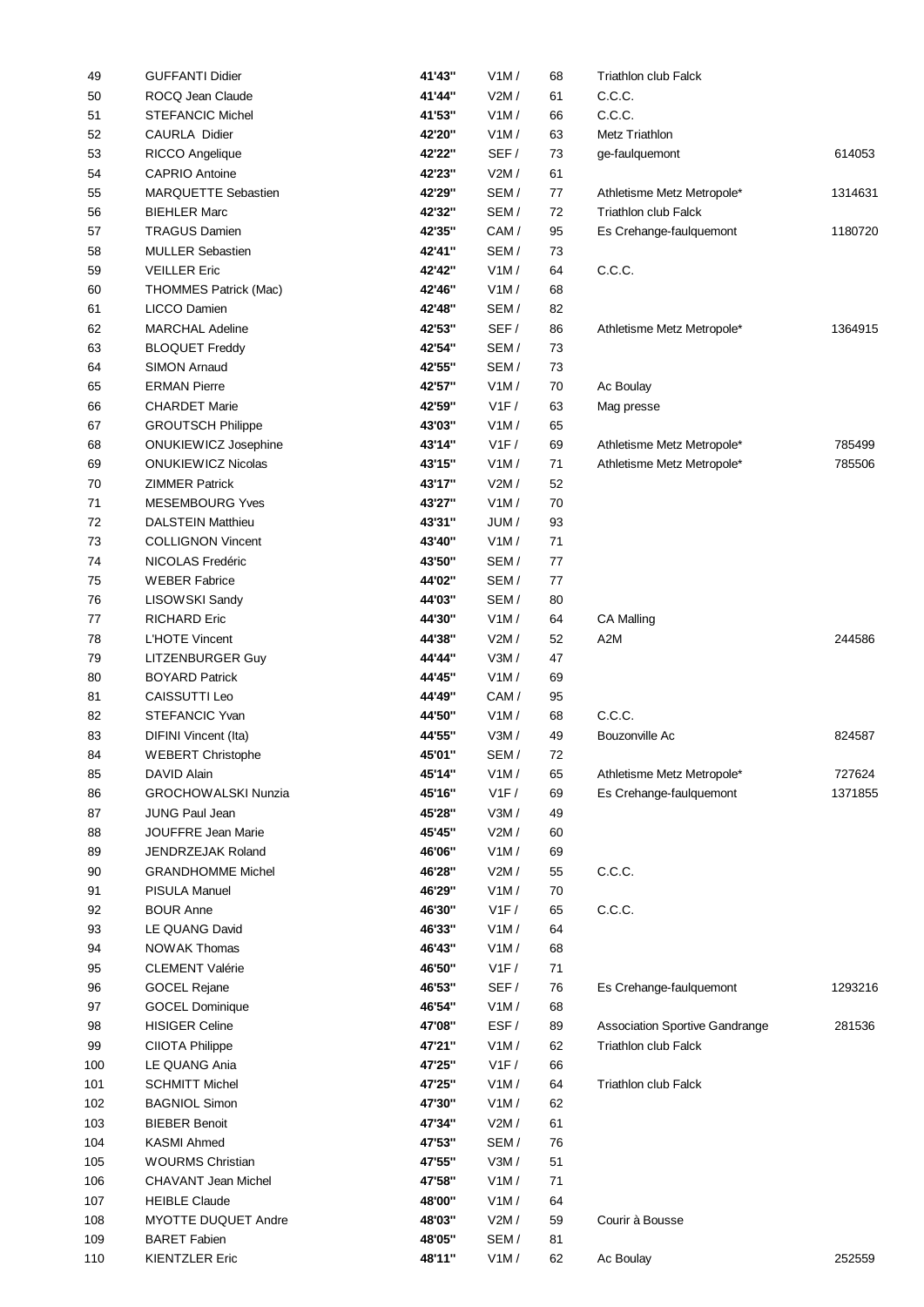| 111 | <b>GALONNIER Beatrice</b>  | 48'12" | SEF/ | 79 | C.C.C.               |        |
|-----|----------------------------|--------|------|----|----------------------|--------|
| 112 | <b>GOUTFREIND Pascal</b>   | 48'33" | V1M/ | 67 | Ac Boulay            | 520856 |
| 113 | <b>COUEC Philippe</b>      | 48'33" | V2M/ | 60 |                      |        |
| 114 | LAMBERT Christophe         | 48'50" | V2M/ | 60 |                      |        |
| 115 | <b>HINSINGER Marion</b>    | 48'51" | SEF/ | 77 | VC Woustviller       |        |
| 116 | <b>ODER Ludovic</b>        | 48'55" | SEM/ | 80 |                      |        |
| 117 | <b>LEONARD Aymeric</b>     | 48'56" | SEM/ | 79 |                      |        |
| 118 | <b>KELLER Dominique</b>    | 49'03" | V1F/ | 66 |                      |        |
| 119 | <b>HENNEQUIN Michel</b>    | 49'08" | V1M/ | 68 |                      |        |
| 120 | <b>BRISTIEL Dimitri</b>    | 49'11" | SEM/ | 84 |                      |        |
| 121 | <b>DAMM Francis</b>        | 49'13" | V2M/ | 58 | Foulées narboriennes |        |
| 122 | <b>BEGON MAYEUR Kathia</b> | 49'16" | V1F/ | 70 |                      |        |
| 123 | PERRICHET Patrick          | 49'39" | V1M/ | 69 |                      |        |
| 124 | <b>FORSTER Olivier</b>     | 49'40" | SEM/ | 83 |                      |        |
| 125 | <b>ASANOVIC Marc</b>       | 49'42" | V1M/ | 66 |                      |        |
| 126 | CHRISTMANN Christophe      | 49'44" | V1M/ | 71 |                      |        |
| 127 | TAILLEUR Jacqueline        | 49'48" | V2F/ | 58 | C.C.C.               |        |
| 128 | <b>DEZ Laurent</b>         | 49'49" | V1M/ | 62 | C.C.C.               |        |
| 129 | <b>BELCOUR Véronique</b>   | 49'58" | V1F/ | 67 | C.C.C.               |        |
| 130 | <b>STEFANCIC Corinne</b>   | 50'05" | V1F/ | 71 | C.C.C.               |        |
| 131 | <b>LECAT Nathalie</b>      | 50'06" | V1F/ | 68 | C.C.C.               |        |
| 132 | <b>VEILLER Julie</b>       | 50'11" | SEF/ | 88 | C.C.C.               |        |
| 133 | <b>BERTRAND Stephane</b>   | 50'13" | V1M/ | 69 |                      |        |
| 134 | <b>BELVETTI Christian</b>  | 50'15" | V2M/ | 57 | Ac Boulay            | 508928 |
| 135 | <b>RUPP Emmanuel</b>       | 50'17" | SEM/ | 81 |                      |        |
| 136 | ROHRBACHER Cecile          | 50'27" | SEF/ | 79 |                      |        |
| 137 | FENDLER Jean Francois      | 50'34" | V1M/ | 71 |                      |        |
|     | <b>BERBIN Frederic</b>     | 50'35" | V1M/ | 71 |                      |        |
| 138 |                            |        |      |    |                      |        |
| 139 | <b>SCHAEFER Marc</b>       | 50'37" | V1M/ | 70 |                      |        |
| 140 | <b>BOUCHET Joel</b>        | 50'44" | V3M/ | 48 |                      |        |
| 141 | <b>BUIC Sandrine</b>       | 50'54" | V1F/ | 70 | C.C.C.               |        |
| 142 | <b>BERTRAND Jerome</b>     | 50'54" | V1M/ | 62 |                      |        |
| 143 | <b>LAURENTZ Michel</b>     | 50'56" | V3M/ | 48 |                      |        |
| 144 | <b>BELCOUR Michel</b>      | 51'02" | V1M/ | 64 | C.C.C.               |        |
| 145 | <b>BONHOMME Gilbert</b>    | 51'17" | V2M/ | 56 |                      |        |
| 146 | <b>LEFEBVRE Bernard</b>    | 51'25" | V2M/ | 59 | C.C.C.               |        |
| 147 | PARAZZA Paul               | 51'28" | V3M/ | 51 |                      |        |
| 148 | <b>MALLINGER Cathy</b>     | 51'30" | SEF/ | 73 |                      |        |
| 149 | <b>SCHMITT Nadine</b>      | 51'38" | V1F/ | 66 | Ac Boulay            | 653648 |
| 150 | <b>GAUTIER Edouard</b>     | 51'48" | SEM/ | 85 |                      |        |
| 151 | <b>ALLARD Patrick</b>      | 52'09" | V2M/ | 59 |                      |        |
| 152 | <b>DIEMERT Christian</b>   | 52'10" | V2M/ | 54 |                      |        |
| 153 | CAISSUTTI Aloyse           | 52'12" | V2M/ | 61 |                      |        |
| 154 | <b>CLEMENT Pierre</b>      | 52'22" | V3M/ | 45 |                      |        |
| 155 | <b>MESEMBOURG Christel</b> | 53'09" | SEF/ | 77 |                      |        |
| 156 | <b>BERTAUX Olivier</b>     | 53'10" | SEM/ | 73 |                      |        |
| 157 | <b>LEININGER Daniel</b>    | 53'23" | V2M/ | 58 |                      |        |
| 158 | <b>CHRISTMANN Fabien</b>   | 53'30" | SEM/ | 78 |                      |        |
| 159 | <b>BERGER Jean Pierre</b>  | 53'52" | V1M/ | 64 |                      |        |
| 160 | <b>GUFFANTI Magali</b>     | 54'05" | V1F/ | 70 | Triathlon club Falck |        |
| 161 | <b>HEIBLE Huges</b>        | 54'07" | V2M/ | 57 |                      |        |
| 162 | SCHAEFFER Kévin            | 54'11" | SEM/ | 77 |                      |        |
| 163 | <b>HOFF Pascal</b>         | 54'12" | V2M/ | 54 |                      |        |
| 164 | <b>JUNG Florence</b>       | 55'01" | SEF/ | 84 |                      |        |
| 165 | SCHMITT Jérémy             | 55'02" | SEM/ | 82 |                      |        |
| 166 | <b>TINNES André</b>        | 55'15" | V1M/ | 64 |                      |        |
| 167 | <b>BLINDAUER Sophie</b>    | 55'17" | SEF/ | 72 |                      |        |
| 168 | <b>BRISTIEL Arnaud</b>     | 55'32" | SEM/ | 84 |                      |        |
| 169 | <b>DIDION Daniel</b>       | 55'38" | V1M/ | 68 |                      |        |
| 170 | <b>DIDION Laurence</b>     | 55'53" | V1F/ | 68 |                      |        |
| 171 | CHAVANT Yolande            | 55'53" | SEF/ | 74 |                      |        |
| 172 | LOUIS Jerome               | 56'28" | SEM/ | 74 |                      |        |